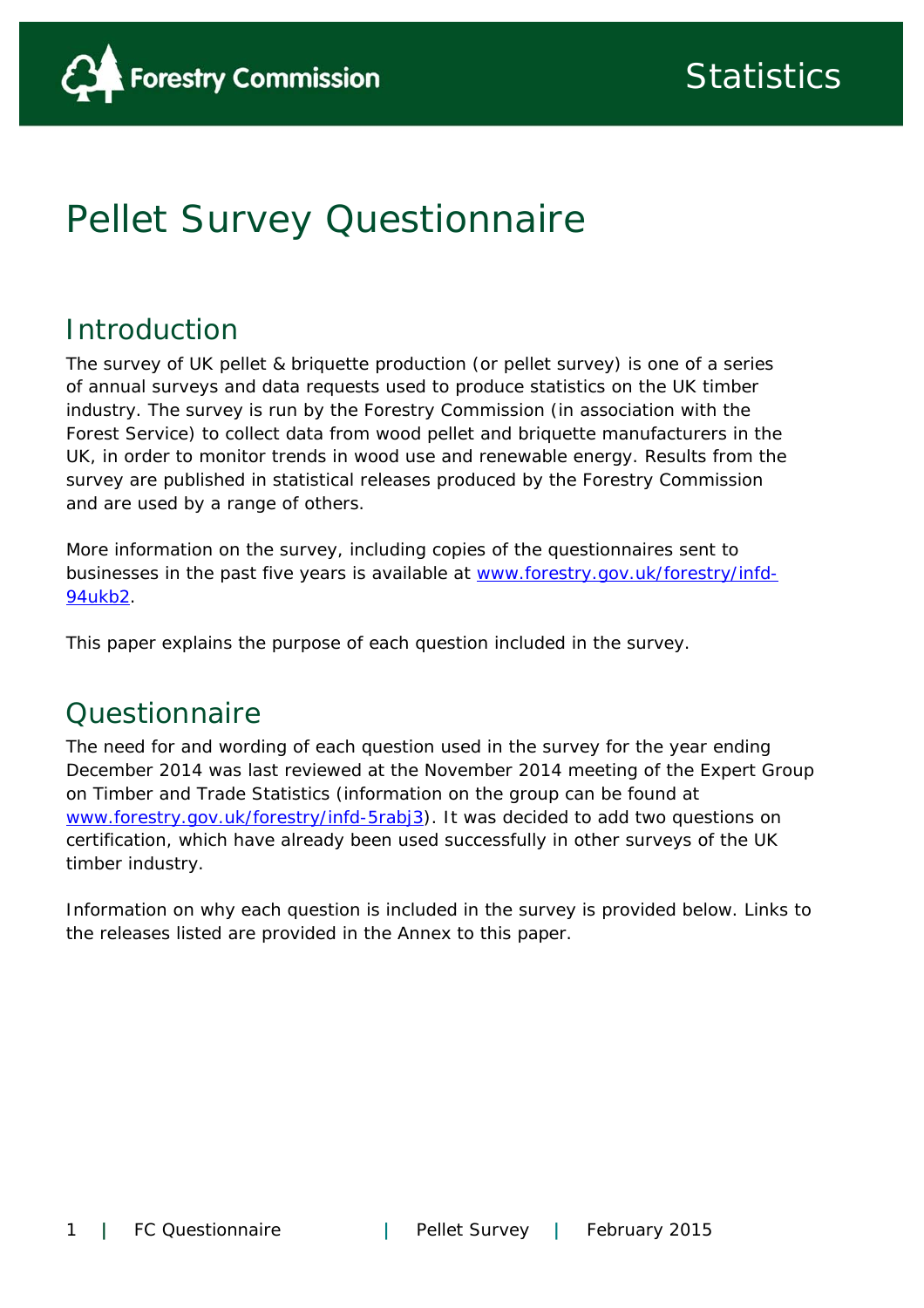#### 1. Total production

Data on the total production of wood pellets and briquettes is used by the Forestry Commission, the UK timber industry, international organisations and others (alongside data on pellet imports and exports) to monitor trends in wood use and renewable energy.

Results from the survey are reported in the following Forestry Commission statistical releases:

- Forestry Statistics (table 2.31); and
- UK Wood Production & Trade: provisional figures (table 10, for early, provisional results).

The results are also:

 Provided to international organisations (Eurostat, FAO, UNECE) through the Joint Forest Sector Questionnaire, for use in international statistics on wood production and trade.

Finally, the results are used to derive estimates of woodfuel supply and use, provided to international organisations (UNECE) through the Joint Wood Energy Enquiry, for use in international statistics on wood energy.

#### 2. Source of fibres used in pellet and briquette production

Data on the source of fibres used in pellet and briquette production is not currently published as it is potentially disclosive. The feasibility of publishing this data will be investigated by September 2015, subject to disclosure constraints.

#### 3. Origin of wood used in pellet and briquette production

Data on the origin of wood used in pellet and briquette production is not currently published as it is potentially disclosive. The feasibility of publishing this data will be investigated by September 2015, subject to disclosure constraints.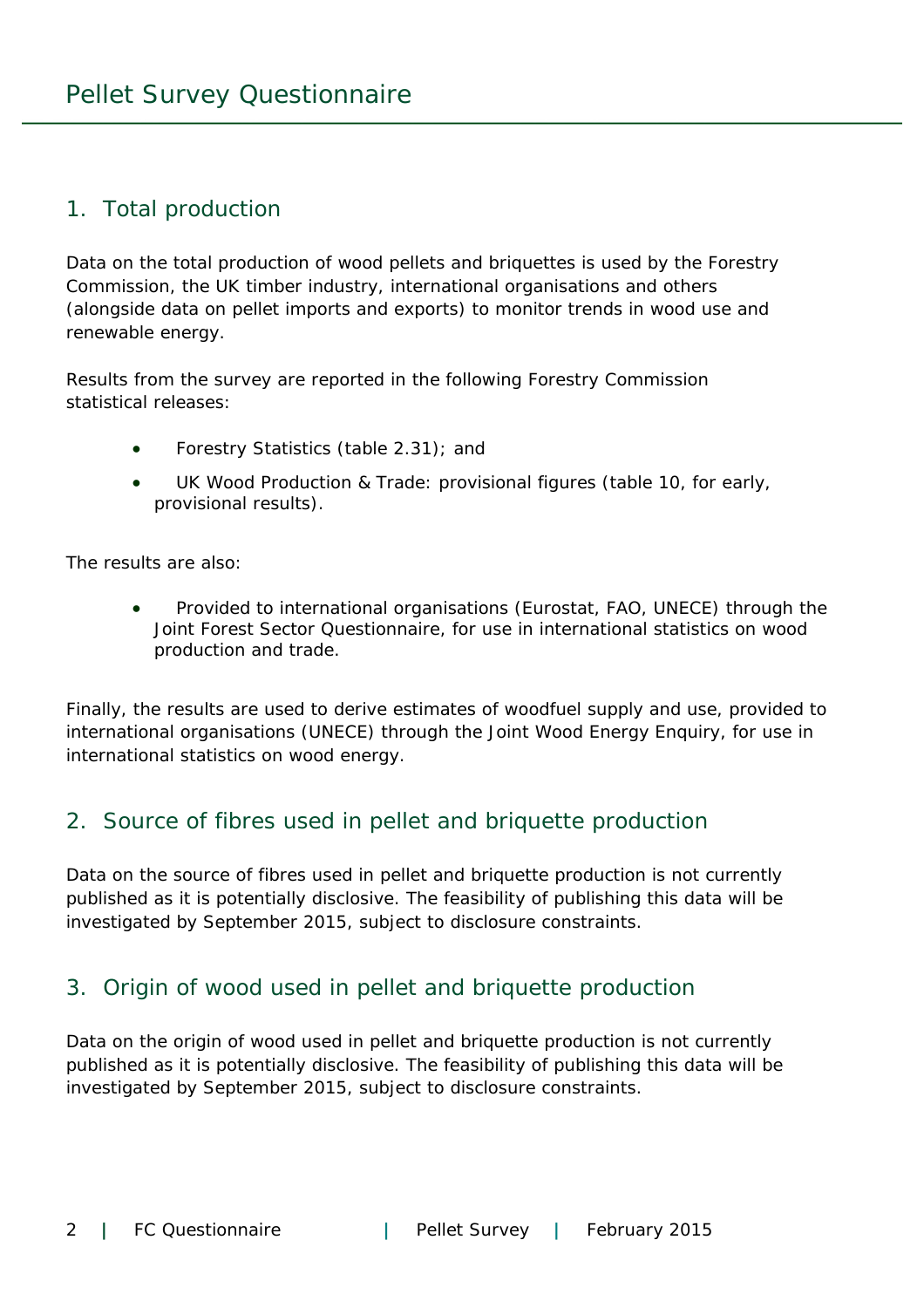#### 4. Markets for pellets and briquettes

Data on the markets for pellets and briquettes is not currently published as it is potentially disclosive. The feasibility of publishing this data will be investigated by September 2015, subject to disclosure constraints.

#### 5. Certification

The survey for the year ending December 2014 includes two additional questions on certification, which have already been used successfully in other surveys of the UK timber industry.

Data on chain of custody certificates and certified timber are used by the Forestry Commission, UK timber industry and others to monitor trends in certification.

Results from the survey will be reported in the following Forestry Commission statistical release:

Forestry Statistics (tables 2.28 and 2.29).

### Your views

In order to improve the statistics that we produce and to ensure that they remain relevant, we are interested in hearing from users of our statistics and respondents to our surveys.

If you wish to provide comments or suggestions for the pellet survey questionnaire, please contact us at any time:

- by e-mail statistics@forestry.gsi.gov.uk
- by telephone 0300 067 5238

Jeremy Darot / Sheila Ward Statistics, Forestry Commission February 2015